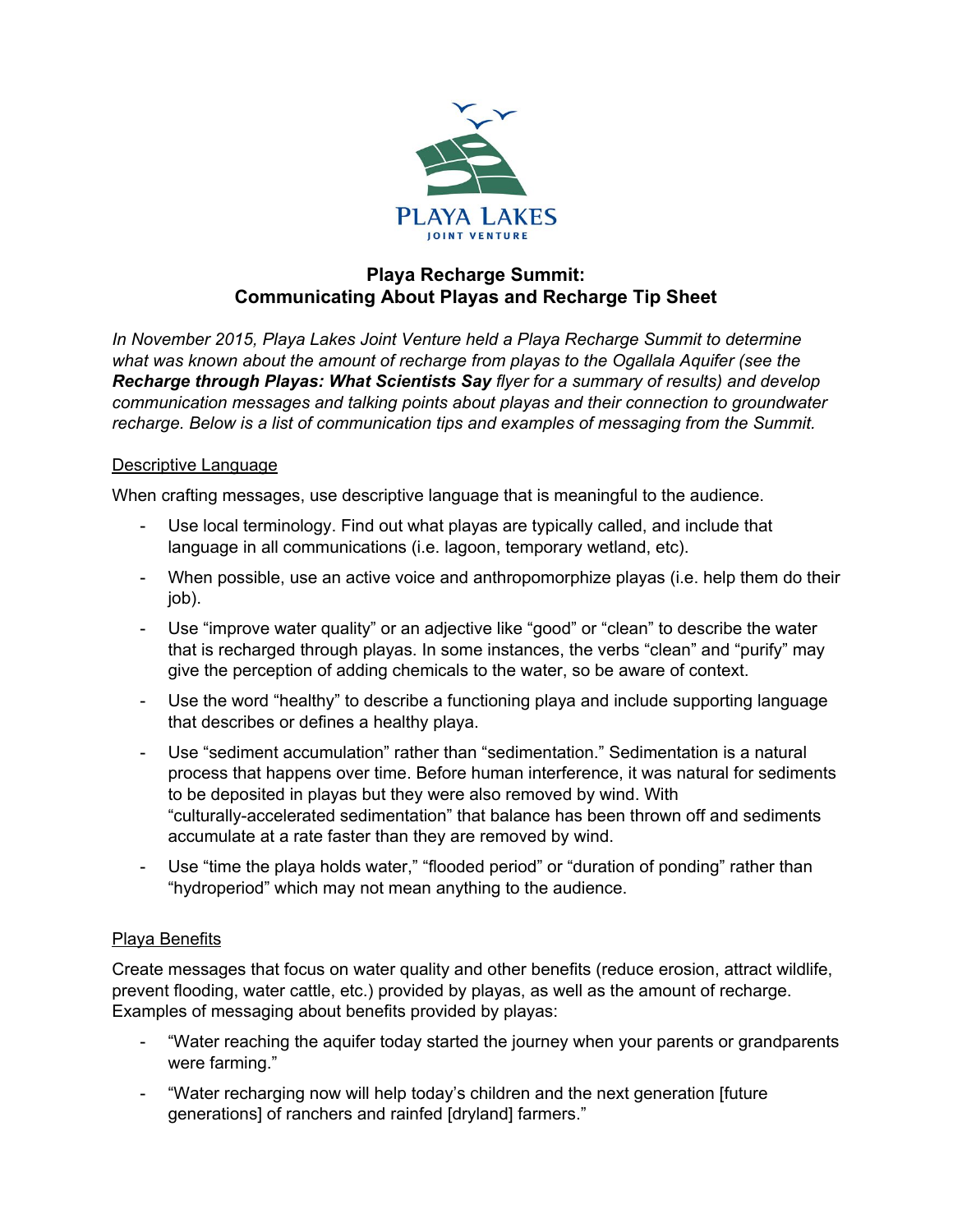- "A healthy, functioning playa can provide enough recharge and high quality water to meet the water needs of a [ranch, rainfed farm, small town, etc]."
- "Playas are areas of focused recharge, and improve the quality of water flowing into the aquifer."
- "Healthy playas improve water quality, groundwater recharge and wildlife habitat [for the benefit of people and wildlife]."
- "Playas are focused areas for groundwater recharge, water quality and wildlife habitat, so it is important that playas be healthy."
- "Water reaching the aquifer through playas is of higher quality than that going through upland soils, especially through upland soils that have been cultivated. Grass buffers around playas prevent sediments, which may have pesticides and other contaminants attached, from entering the playa. As water moves through the clay floor of the playa, a second 'cleaning' process occurs as the soils beneath the playa remove nitrogen and other dissolved contaminants from the water."
- "Healthy playas filter and clean the water going into the aquifer: first, as grass buffers prevent sediments with pesticides and other contaminants from entering the playa; and secondly, as nitrogen and other dissolved contaminants are removed when water moves through the clay floor and soils beneath the playa."
- "Healthy playas with grass buffers filter out sediments that contain pesticides and other chemicals, while soils in the playa remove nitrates and other dissolved contaminants as water moves through them."
- "A healthy playa is one with a grass watershed, native plants, flat bottom, regular hydrological cycle, and no accumulated sediments or modifications."

## Playa Modifications

Convey that modifications, such as pits and trenches, change the natural function of playas and reduce societal benefits (water quality, flood control, wildlife habitat, etc).

- Examples of messaging about pits and trenches in playas:
	- "From an ecological [ecosystem, wildlife] perspective, the greatest existing alteration to playas is pits and trenches, which change a playa's natural design and hinder its ability to do its job."
	- "Filling a pit in a playa enables rainwater and runoff to reach the large cracks in a dry playa floor, which is essential for recharge to occur, rather than collecting in the pit."
	- "We approach playa conservation from a systems perspective and we want to maintain and restore intact systems. Thus we believe that filling pits will benefit recharge in addition to supporting wildlife."
- Examples of messaging about sediment accumulation in playas:
	- "Sediment accumulation is the single largest on-going threat to playas and significantly impairs their ability to provide clean groundwater recharge [and ponded water]."